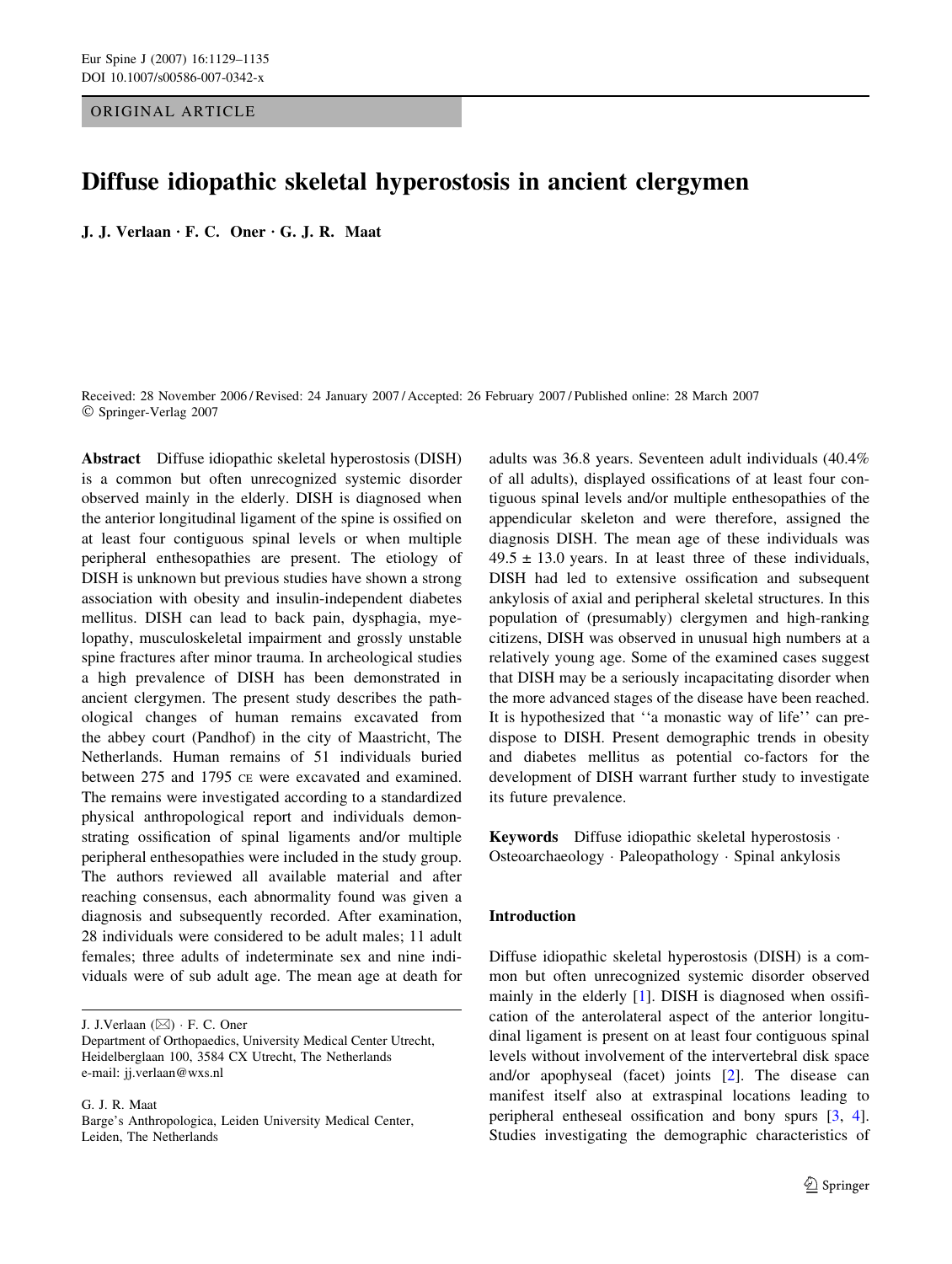DISH have found a prevalence ranging from 2.9% in the Korean population, to 10.0% in a Caucasian population with a male/female ratio of 2:1 in most investigations [[5,](#page-5-0) [6](#page-5-0)]. All papers pertinent to DISH demonstrate a consistent and marked increase of the disease with advancing age [\[7](#page-5-0)]. Its etiology is unknown but several publications have found correlations with metabolic disorders, especially high body mass index and insulin-independent diabetes mellitus [\[8](#page-5-0)– [10](#page-6-0)]. The difference in prevalence between ethnic groups also suggests genetic factors being involved in the etiology of the disorder [[5,](#page-5-0) [6](#page-5-0), [11](#page-6-0)].

From paleopathological studies it becomes apparent that DISH is not a disorder from recent history. Its features have for example been demonstrated in the excavated remains of an Italian female individual who lived six centuries CE (Common Era); in the Egyptian pharaoh Ramses II (1302– 1213 BCE); and in hominid specimens as old as the Neandertal Shanidar I living approximately 50,000 years ago [[12–15\]](#page-6-0). Signs of DISH have even been shown in dinosaurs [\[16](#page-6-0)]. Although the radiological manifestations of DISH can sometimes be quite dramatic, displaying extensive ossification of ligamentary structures, its clinical symptoms are usually relatively mild [\[17](#page-6-0)]. Some authors have described severe dysphagia, progressive airway obstruction, obstructive sleep apnea and difficult endotracheal intubation due to anterior cervical bony protuberances while others have noted minor stiffness or mild pain when the abnormalities were located in the thoracic or lumbar spine [\[18](#page-6-0), [19\]](#page-6-0). The presence of DISH has been associated with unstable spinal fractures, often complicated by permanent neurological deficit, following minor trauma [\[20](#page-6-0), [21](#page-6-0)]. Still other studies could not confirm these findings and concluded that DISH is a strict radiological observation without clinical relevance [\[22](#page-6-0), [23\]](#page-6-0). Presently, medical or surgical intervention is considered necessary for symptomatic treatment in rare cases only.

Fig. 1 Photograph of the excavation at the Onze Lieve Vrouwe Kerk in the city of Maastricht

The ''Onze Lieve Vrouwe'' Church (OLVK; Church of Our Lady) in Maastricht is one of the oldest churches in The Netherlands with some parts of its structure dating back to the eleventh century  $[24]$  $[24]$ . It was built on the foundation of an early medieval Merovingian Church, which in turn was built on the remains of a Roman fortress. When an architectural rearrangement was planned for its garden, the abbey court ('Pandhof') of the OLVK was temporarily available for archaeological investigation. Following initial fieldwork it was discovered that part of the 'Pandhof' had been used as a burial place (Fig. 1) [\[25](#page-6-0)]. After excavation and archaeological investigation was completed, the human remains of 51 individuals were sent to our department for physical anthropological examination. During this examination, an unusual high number and particularly strong expression of DISH was noted in the skeletal material with some individuals demonstrating severe ossification of spinal ligaments and multiple peripheral enthesopathies. In this study individuals with DISH are presented to demonstrate its high prevalence and describe some aspects of the wide range of abnormalities resulting from the disease. Furthermore, three cases are highlighted to demonstrate some of the specific musculoskeletal pathology.

# Methods

An archaeological investigation of the Pandhof site was performed and the artifacts found were dated by stratigraphy (dating based on geological superposition of artifacts), and/or seriation (dating using the change of 'fashion' of artifacts over time to estimate the year of burial). After completion of the archaeological examination the excavated human remains were packed individually and sent to our department. After the bones of each individual were

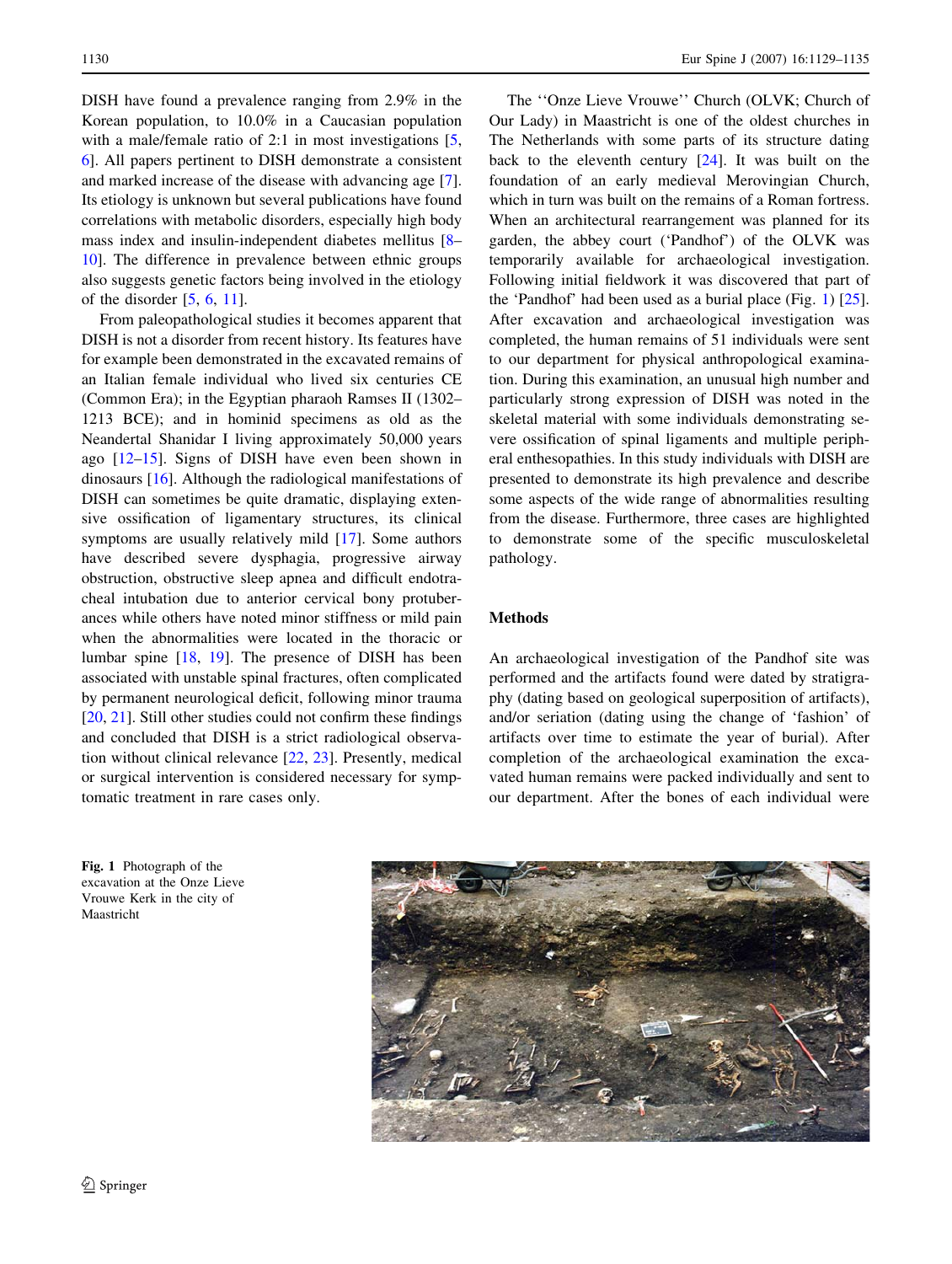reconstructed, the joints were articulated and the human remains investigated according to a standardized physical anthropological report [\[26](#page-6-0)]. For all excavated individuals, attempts were made to assess sex, age at death and stature. Subsequently, they were examined for pathological conditions and individuals demonstrating spinal ligament ossifications of four or more contiguous vertebral levels and/or extensive peripheral enthesopathies were included in the study group  $[3]$  $[3]$ . Two authors reviewed all available material and after reaching consensus, each abnormality found was given a diagnosis and recorded. Furthermore, all archaeological records were retrieved to obtain information about estimated year of burial and possible clues to social status or identification.

# Results

A total of 56 graves were discovered during excavation, five of which were empty leaving 51 individuals for investigation. After archaeological examination, the period of burials was determined to be between 275 and 1795 CE [[25\]](#page-6-0). The completeness of the skeletons ranged from poor to good, while the preservation of bone tissue was moderate to good. After examination of all 51 individuals, 28 were considered to be adult males; 11 were adult females; three adults were

of indeterminate sex and nine individuals were of sub adult age. The mean age at death of adults was  $36.8 \pm 15.9$  years, with a range of 20–69 years, based on  $N = 38$  comprising of 27 males, eight females and three individuals of indeterminate sex. Seventeen adult individuals  $(17/42 = 40.4\%$  of the adult population; ten males, five females and two individuals of indeterminate sex) displayed key features of DISH (ossification of spinal longitudinal ligaments without involvement of disk space/facet joints and/or the presence of multiple peripheral enthesopathies) and were included in the study group. The individuals diagnosed with DISH had been buried in the interval 450–1795 CE. The mean age of these individuals was  $49.5 \pm 13.0$  years with a range of 23– 69 years. Table 1 lists the demographic characteristics of individuals from the study group and their specific pathologic conditions.

Three individuals, from grave 25, 43 and 44 are illustrative examples of DISH and are presented in more detail below.

#### Case grave 25

The individual in grave 25 was a 47 to 63-year-old male with healed rib fractures (left side fourth and fifth ribs) and vertebral osteoarthritis. Ossification of the anterior longitudinal ligament at multiple thoracic and lumbar levels,

Table 1 Characteristics of 17 individuals with diffuse idiopathic skeletal hyperostosis

| Grave number | Age interval<br>(years) | Estimated age<br>(years) | <b>Sex</b> | Miscellaneous pathologic conditions                                                                                                                 |
|--------------|-------------------------|--------------------------|------------|-----------------------------------------------------------------------------------------------------------------------------------------------------|
| 1            | 57                      | 57                       | M          | Occipital prominence                                                                                                                                |
| 4            | $35 - 55$               | 45                       | M          | Spina bifida occulta S1; sacralization L5; ossification of acetabular labrum;<br>osteochondritis dissecans knee                                     |
| 6            | 69                      | 69                       | F          | Calcanear spurring; iliac whiskering; torus palatinus                                                                                               |
| 8            | $40 - 60$               | 50                       | M          | Vertebral osteophytosis                                                                                                                             |
| 11           | >17                     | NK                       | M          | Calcanear spurring                                                                                                                                  |
| 13           | $23 - 40$               | 32                       | T          | Calcanear spurring                                                                                                                                  |
| 17           | $40 - 80$               | 60                       | F          | Osteochondritis dissecans; rachitis; iliac whiskering; occipital prominence                                                                         |
| 25           | $47 - 63$               | 55                       | M          | Vertebral osteoarthritis; healed fractured ribs (left Th4, Th5);<br>ossification of glenohumeral soft tissues; extensive ankylosis of thoracic cage |
| 27           | $30 - 60$               | 45                       | M          | Vertebral osteophytosis; olecranon tufting                                                                                                          |
| 29           | $26 - 35$               | 31                       | M          | Calcanear spurring; iliac whiskering; ossification of ischial<br>tubercle / origo of femoral muscle / iliolumbal ligament / glenoid labrum          |
| 30           | $51 - 62$               | 57                       | F          |                                                                                                                                                     |
| 41           | >18                     | NK                       | Ι          | Allen's fossa; interosseous membrane; patellar tufting                                                                                              |
| 43           | $48 - 56$               | 52                       | M          | Bilateral osteomyelitis tibia and fibula; vertebral osteophytosis                                                                                   |
| 44           | 57                      | 57                       | F          | Sacralization L5; osteochondritis dissecans of left shoulder and left knee                                                                          |
| 45           | $40 - 80$               | 60                       | M          | Cervical vertebral osteophytosis                                                                                                                    |
| 47           | $22 - 24$               | 23                       | M          | Avulsion fracture Th8; fracture phalanx digit I; olecranon tufting                                                                                  |
| 49           | >15                     | <b>NK</b>                | F          | Calcanear spurring                                                                                                                                  |
| Mean         |                         | 49.5                     |            |                                                                                                                                                     |

M male, F female, I indeterminate sex, NK not known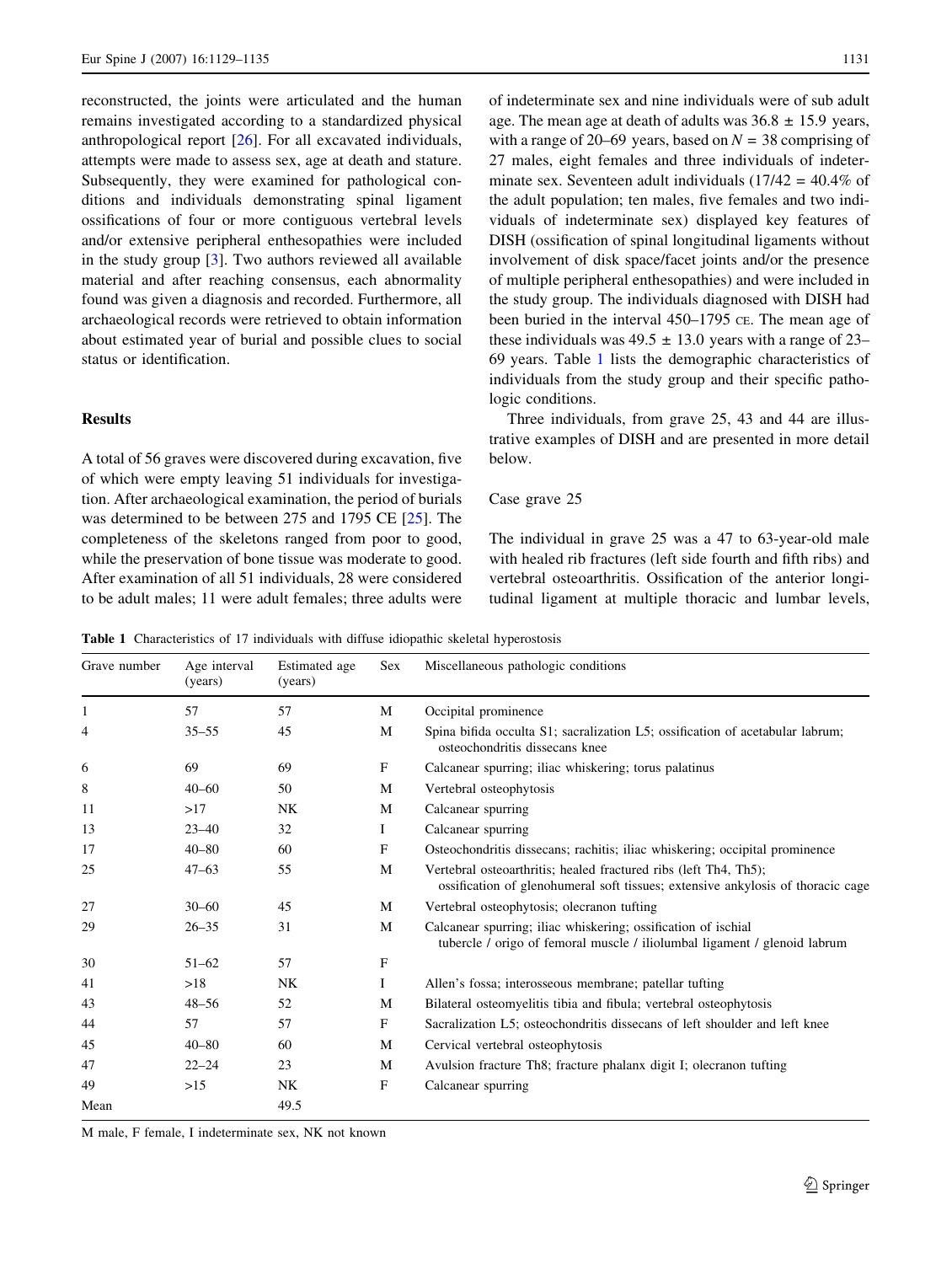except for the part where the aorta is located, confirmed the diagnosis DISH (Fig. 2a, b). It is interesting to note that in rare cases of DISH in individuals with situs inversus, ossification of the anterior ligament is located on the contralateral side supporting the hypothesis that aorta pulsation may prevent ligament ossification [[27\]](#page-6-0). In this individual, ossification of the ligamentum flavum and partial ossification of the interspinal ligament and supraspinal ligament was also seen (Fig. 2c, d). Although some osteophytosis was present at the anterior margin of the vertebral bodies of the thoracic and lumbar spine, no other signs of spinal degenerative changes such as intervertebral or apophyseal joint space narrowing were observed. Extraspinal manifestations of DISH were seen on the right and left humerus where the subscapular muscle insertion had become ossified (Fig. 2e). The sternocostal and sternoclavicular ligaments were ossified leading to a sternum with multiple ribs attached, who on their turn, were at the time of excavation still rigidly attached to the thoracic spine (Fig. 2f). In this individual, extensive ossification of numerous cranial, axial and peripheral muscle insertions was also observed.

# Case grave 43

In grave 43, a male 48 to 56 years-old-had been buried. DISH was established by the ossification of the anterior longitudinal and supraspinal ligament (Fig. [3a](#page-4-0)), at multiple levels of the thoracic spine. This part of the spine had subsequently become ankylotic without involvement of the





remains from a 47 to 63-yearold male (grave 25) showing: a frontal view of the thoracic spine with obvious ossification of the anterior longitudinal ligament except at the trajectory of the aorta; b a coronal multiplanar reformatted view from a CT scan demonstrating the same anterior ligament ossification and preservation of most disk spaces; c the same archaeological specimen from a lateral viewpoint demonstrating the extensive ossification of all ligamentary structures; d the corresponding sagittal multiplanar reformatted view from a CT scan. Note also the flavum ligament ossification (arrows) and unaffected facet joints; e the left humeral head with ossified insertion of the subscapular muscle at the minor tubercle (arrow); f the sternum with signs of extensive ankylosis and both first ribs attached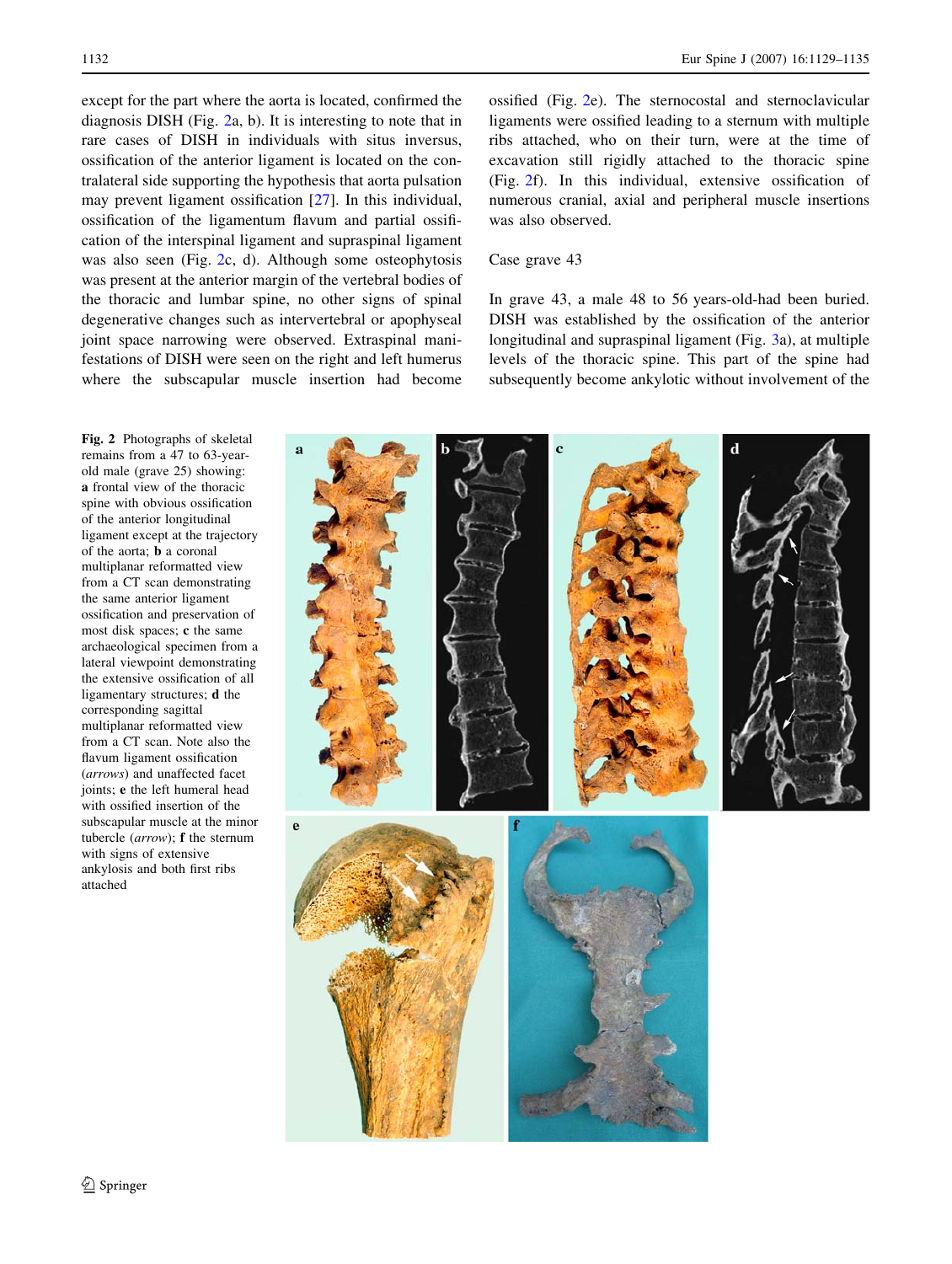<span id="page-4-0"></span>

Fig. 3 Photographs of skeletal remains from a 48 to 56 year-oldmale (grave 43) showing: a a right sided lateral view of the thoracolumbar spine with ossification of the anterior longitudinal ligament, vertebral osteophytosis and collapse of the tenth and eleventh thoracic vertebral bodies leading to considerable kyphosis; b the same specimen viewed from the left lateral side



Fig. 4 Photograph of skeletal remains from a 57 year-old-female (grave 44) showing ossification of the anterior longitudinal ligament exhibiting the typical 'flowing wax' phenomenon

intervertebral and facet joints. Collapse of the tenth and eleventh thoracic vertebral bodies (probably from traumatic origin), had led to a considerable kyphotic deformity (Fig. 3b). This individual also had bilateral osteomyelitis of both tibia and fibula.

### Case grave 44

A 57 year-old-female was buried in grave 44. This individual showed sacralization of the fifth lumbar vertebra and osteochondritis dissecans of the left glenohumeral joint and the left knee joint. DISH was diagnosed by multiple level ossification of the anterior longitudinal ligament at the thoracic level, which showed the typical 'flowing wax' phenomenon known from clinical radiological examinations (Fig. 4).

#### **Discussion**

Diffuse idiopathic skeletal hyperostosis (DISH) was first described by Forestier [[28\]](#page-6-0) in the early fifties and subsequently named after him. When it became clear that peripheral enthesopathies frequently accompanied spinal pathology, suggesting a systemic skeletal condition instead of an isolated spinal disease, the name was changed into diffuse idiopathic skeletal hyperostosis to better describe the wide range of abnormalities possible [\[29](#page-6-0)]. DISH can be distinguished from other ankylosing diseases such as ankylosing spondylitis (Morbus Von Bechterew), because bony joints, especially the sacroiliac joints are by definition preserved in DISH [\[4](#page-5-0)].

Ossification of the posterior longitudinal ligament (OPLL) is a disease probably strongly related to DISH and has been studied in depth especially in Japan where it is a common condition [[30\]](#page-6-0). Inamasu et al. [\[31](#page-6-0)] suggest from their literature review of previously conducted research on OPLL that it is probably not a single-gene disease; that pathways by which osteogenic induction of spinal ligament cells might occur are as yet poorly understood and that bone synthesis marker concentrations have not differed significantly from control groups. It is currently unknown whether the results obtained from research on OPLL may be applicable to DISH as well [[30\]](#page-6-0).

In the population excavated from the 'Pandhof' of the OLVK in the city of Maastricht, DISH was the most frequently encountered pathology. Seventeen individuals with an average age at death of 49.5 years were diagnosed with this condition on the basis of spinal ligament ossification or multiple peripheral enthesopathies. The percentage of adult individuals with DISH therefore, was 40.4%. This is an unusual high percentage of DISH in a relatively young population compared to results from radiological studies in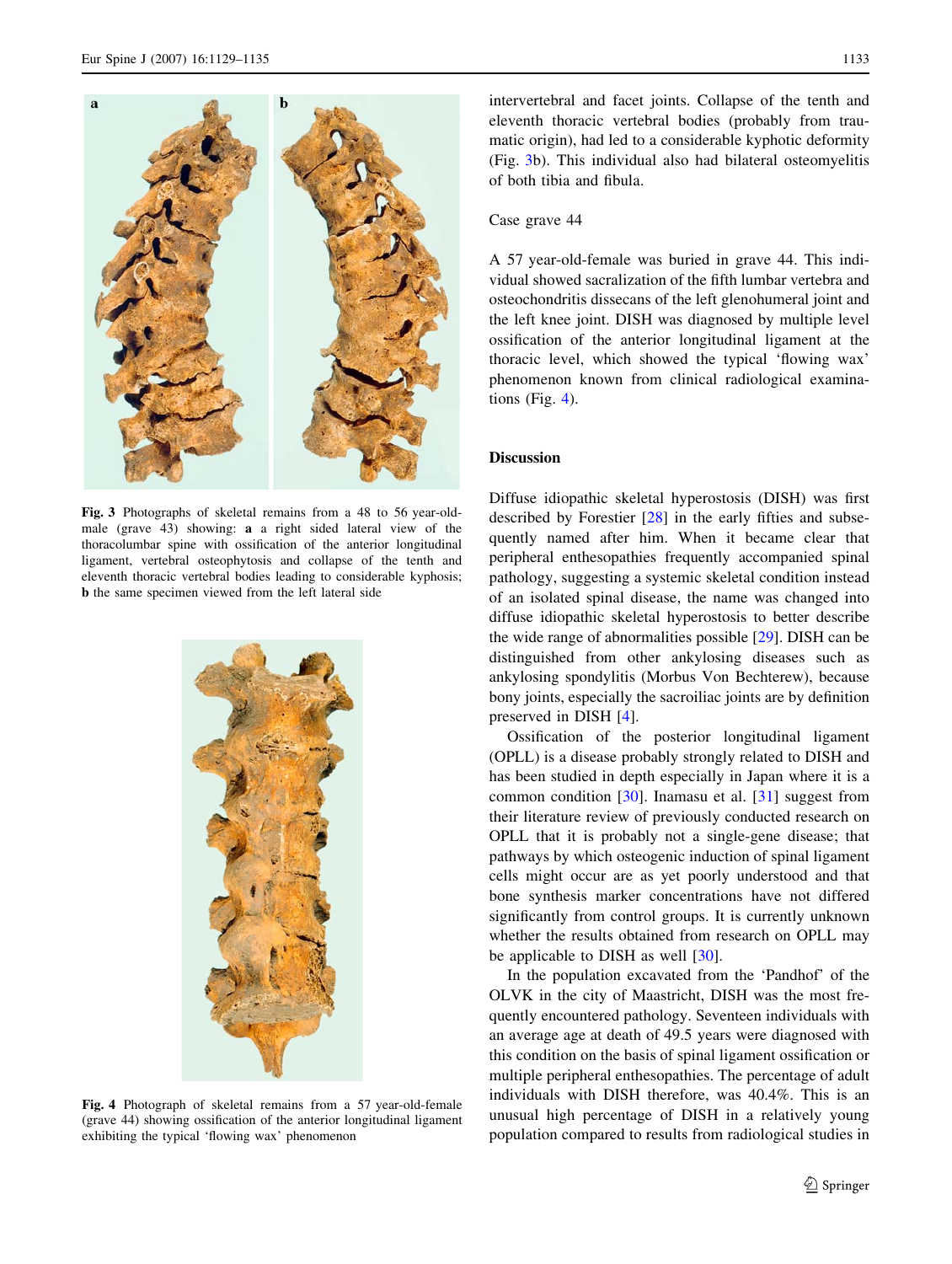<span id="page-5-0"></span>the literature [7, [11](#page-6-0)]. In the study by Rogers and Waldron [\[32](#page-6-0)], DISH was found to be present in 11.5% (6 out of 52) excavated males), of the population buried in the church and chapels from The Royal Mint Medieval site in London while the prevalence of DISH in a nearby lay cemetery where the general population (likely to be peasants/farmers), was buried, was 0% (0 out of 99 males). They suggested this difference in prevalence (11.5 vs. 0%) to be caused by a difference in occupation and access to food [\[33](#page-6-0)]. In the present study the prevalence of DISH was almost fourfold that reported by Rogers and co-authors. Janssen and Maat [[34\]](#page-6-0), found in their paleopathological study DISH to be present in 100% of the inspected clergymen ( $N = 27$ , with a mean age of 56 years ranging from 43 to 75 years and living between 1070 and 1521 CE) excavated from the Saint Servaas Basilica also in the city of Maastricht. Since the present study group has in common with the clergymen from the Saint Servaas Basilica that the individuals were probably enjoying a high status (as can be concluded from the location of their burial within the confines of the church normally reserved for priests, monks and high-status citizens), and likely had plentiful supply of food, it is not unreasonable to suggest that the associated 'monastic way of life', a term coined by Rogers and Waldron [[32\]](#page-6-0), may have predisposed to DISH [\[33](#page-6-0), [35](#page-6-0)]. From descriptions of the dietary habits of monks in the Middle Ages in the discussion section of the Rogers article, it can be argued that saturated (animal-) fats combined with small portions of vegetables and ample alcoholic beverages may have often been on the menu, not unlike the diet of a considerable part of modern Western society. The 17 individuals with DISH from the present study were buried in the interval 450–1795 CE. Therefore, it is hypothesised that the interred of the OLVK (and the Merovingian Church before that), may in general have had an abundant food supply during this time period. Although genetic factors may play an important role in the etiology of DISH, to our best knowledge, no historical evidence suggests a closer genetical relationship between monks than between the general population and monks, therefore, a genetical predisposition for monks to develop DISH cannot be demonstrated. From current research it can be learned that high body mass index and insulin-independent diabetes mellitus are risk factors for developing DISH further supporting, though certainly not proving, that the lifestyle of ancient clergymen (sedentary work; abundance of food), may have predisposed them to develop DISH [[36,](#page-6-0) [37\]](#page-6-0).

Examination of the skeletal material with severe abnormalities suggests that DISH may have seriously affected the locomotor and probably also cardiopulmonary apparatus of individuals with this condition. For example, ankylosis of the thoracic cage forced the individual from grave 25 to ventilate by diaphragm contraction only and this would have led to restriction of pulmonary function and subsequent physical impairment. Furthermore, when the physiological range of motion of multiple bony joints from the axial and peripheral skeleton becomes limited due to surrounding soft tissue ossification, it is not unreasonable to suggest that affected individuals may have had clinical symptoms that are detectable by physical examination. The individual from grave 25 probably also suffered from restricted abduction and endorotation (estimated to be between 45–60 degrees for both maneuvers before ossified soft tissue impingement), in the left glenohumeral joint. Due to postmortem absence of the articular surface of the humeral head on the contralateral side, no right shoulder impingement could be estimated.

In conclusion, DISH may actually be a clinically relevant condition although presumably only so when the more advanced stages of the disease have been reached. Regarding the presently known clinical symptoms, the diagnosis DISH should be considered in patients of middle or advanced age with unexplainable back pain or peripheral arthralgia and/or restricted motion and should alert the physician for the presence of fracture dislocations in DISH patients complaining of back pain after relatively minor trauma [1].

Acknowledgments The authors would like to thank Joost Roelofs for his technical assistance during the acquisition of computed tomography data from the skeletal material.

#### References

- 1. Belanger TA, Rowe DE (2001) Diffuse idiopathic skeletal hyperostosis: musculoskeletal manifestations. J Am Acad Orthop Surg 9:258–267
- 2. Resnick D (1978) Diffuse idiopathic skeletal hyperostosis. AJR Am J Roentgenol 130:588–589
- 3. Maat GJR, Mastwijk RW, Van der Velde EA (1995) Skeletal distribution of degenerative changes in vertebral osteophytosis, vertebral osteoarthritis and DISH. Int J Osteoarchaeol 5:289–298
- 4. Resnick D, Niwayama G (1976) Radiographic and pathologic features of spinal involvement in diffuse idiopathic skeletal hyperostosis (DISH). Radiology 119:559–568
- 5. Julkunen H, Knekt P, Aromaa A (1981) Spondylosis deformans and diffuse idiopathic skeletal hyperostosis (DISH) in Finland. Scand J Rheumatol 10:193–203
- 6. Kim SK, Choi BR, Kim CG et al (2004) The prevalence of diffuse idiopathic skeletal hyperostosis in Korea. J Rheumatol 31:2032–2035
- 7. Weinfeld RM, Olson PN, Maki DD et al (1997) The prevalence of diffuse idiopathic skeletal hyperostosis (DISH) in two large American Midwest metropolitan hospital populations. Skeletal Radiol 26:222–225
- 8. Denko CW, Malemud CJ (2006) Body mass index and blood glucose: correlations with serum insulin, growth hormone, and insulin-like growth factor-1 levels in patients with diffuse idiopathic skeletal hyperostosis (DISH). Rheumatol Int 26:292–297